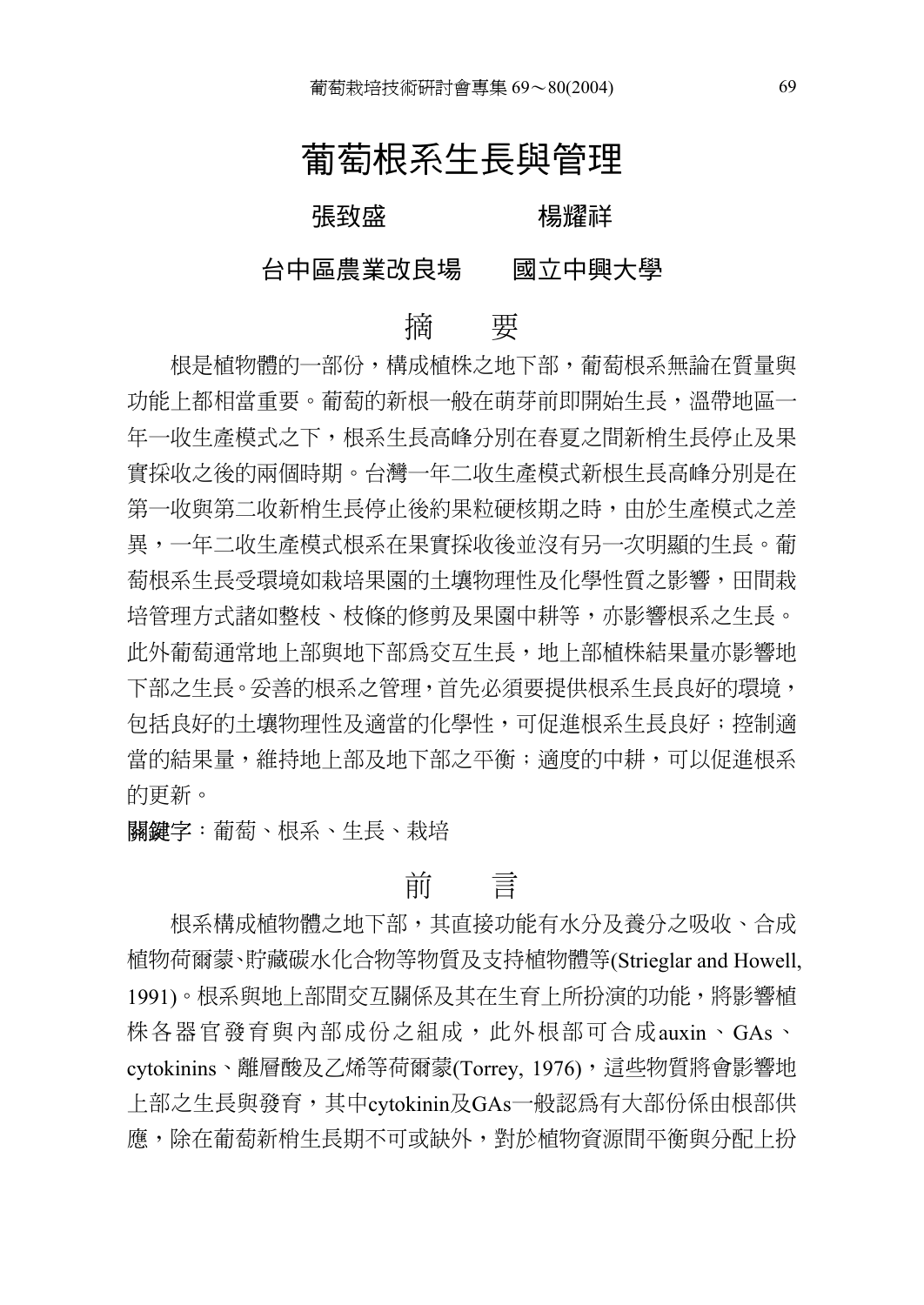演著重要的角色。根系的重要性除了生長中的根尖是生長調節物質合成 的位置外,根數、根的表面積與適當的根域範圍在植株生育過程中都是 相當重要的(Richards, 1986)。Rom(1996)認為果樹根系與植株地上部與根 系彼此間應能達到功能均衡(functional equilibrium), Pareek等人(1993)更 認為根系決定樹體之活力、壽命及生產力。

以往對於根系生理機制研究不如地上部之原因,除因根無法直接透 視外,根與土粒不易分離以及脆弱性,另根的數目及變異甚大,致使試 驗不易進行(Richards, 1983)。目前研究根系的方法有整株挖掘、取樣、 觀察、測量根活性及非直接估算法等(Atkinson, 1980), 但都有其缺點而 不夠完整。研究根系的目的在於改善根系的功能,增進地上部之生長、 產量與品質,同時能協調根部與地上部間之平衡,而要達此目的,則必 須瞭解根的生長、根之功能及根與周圍的環境三者間之相互關係 (Richards, 1983)。

葡萄在臺灣由於特殊栽培模式與複雜的栽培環境(林, 1986;林等, 1990),國外對於葡萄根系生長與管理方面之研究似乎都不適合直接應 用,因此本文綜合國內外相關研究,針對葡萄根系生長與管理之關係提 供參考。

#### 葡萄之根系

葡萄根系穿透的深度及延展的範圍經常超過地上部,無論是質量或 功用都是植物體主要的組成份,經常佔整株植株乾重的1/3以上(Weaver, 1976)。葡萄根系通常分佈在地表下2∼5英呎,在適當的環境之下,根系 可以穿透更深或延伸的更遠(Lavee, 2000)。葡萄根系發育旺盛時,根先端 為白色或奶油色其長度不等。根之先端區域包括吸收帶,延長帶、生長 點及根冠。根冠可以保護根的頂端分生組織在土壤中生長,吸收帶是大 部份水分和礦物元素進入葡萄植物體的位置。吸收帶可達10cm長,表面 著生根毛,根毛不斷的更新,根毛帶與根尖距離維持固定,接近吸收帶 之根由於木栓化變成褐色(Wrinkler *et al.,* 1974 ; Mullins *et al.,* 1992)。葡萄 的幼根包括白色或褐色,成為褐色是由於死掉或表皮細胞崩解的液泡釋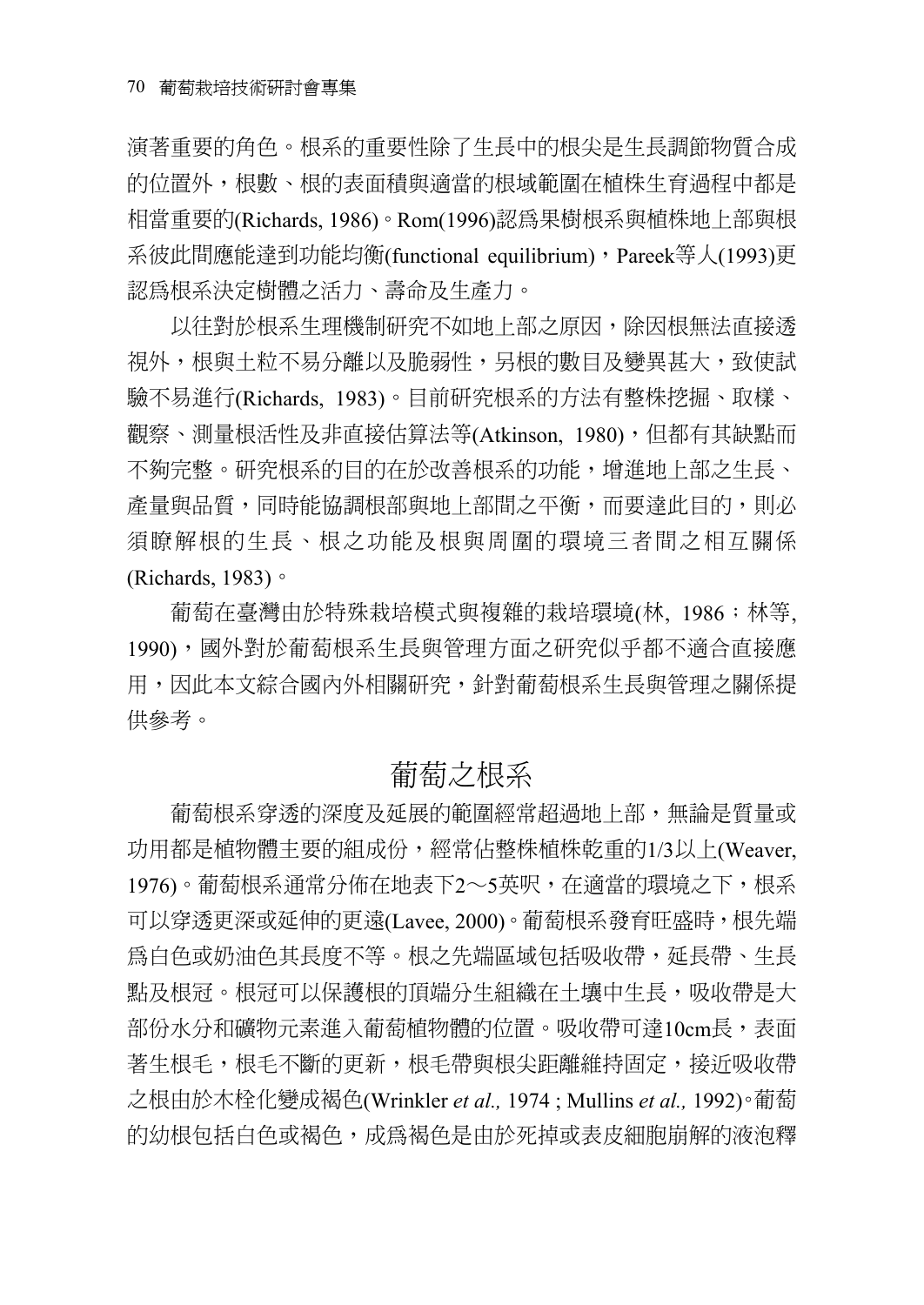放酚類氧化而成,此時次一層細胞之下表皮,於細胞壁的內側發育成木 栓化之薄層,此為根尖之木栓化(Mullins *et al.,* 1992)。根系在夏季地溫高 或土壤乾燥時木栓化相當迅速,在土壤乾旱時某些根尖木栓化且褐化, 當土壤狀況再適合根生長時,已木栓化根系會重新由原來根尖分裂組織 伸長或產生新的側根,根系木栓化有助於初生根在水分逆境或不適當的 環境之下存活(Richards and Considine, 1981; Mullins *et al.,* 1992)。

#### 葡萄根系之生長

春天果樹根系開始生長之時機受溫度影響,在日本之調查地上部枝 條萌芽前即開始生長的有仁果類及核果類之果樹,萌芽後根才開始生長 有柑桔類及柿(高木, 1998)。而葡萄根的生長周期與地上部新梢及果實發 育都有相對的關係,大體而言根在發芽前後地溫12∼13℃時開始生長, 時機大多在萌芽之前(岡本, 2000)。

根之生長量及速率受枝梢生長、土壤溫度及土壤含水量等因素影響 (Bevington and Castle, 1985)。通常葡萄根系能穿透的深度與擴展的面積 超過地上部生長之體積,無論質量與功能都是主成份,一般根佔全株乾 重1/3以上(Weaver, 1976)。Richards(1983)將葡萄根系分為幾個部份,第 一部份為主根(main framework root),直徑6∼100mm,一般分佈地表下 30∼35cm之處,其數量在定植後第三年即維持固定,其次為小的永久根 (permanent),直徑2∼6mm,係由主根生長而來,有水平或向下生長,重 複分支產生鬚根(fibrous)或吸收根(absorbing)。

Araujo與Williams(1988)調查結果發現由萌芽至果實採收之後,根的 乾重持續增加。Freeman與Smart(1976)利用地下視窗觀察`Shiraz´品種葡 萄,觀察結果發現根之生長週期由春天開始,初期生長速率緩慢,隨後 生長逐漸加快,在萌芽後第10週,可觀察大量新根之生長。周年調查結 果新根生長共有二個高峰(flush)期, 第一次在新梢生長減緩時(萌芽後第 10週),第二次在果實收穫之後,第一次生長高峰期新根生長量遠多於第 二次。但另據Niimi與Torikata(1978)抽取木質部汁液分析根部荷爾蒙含 量,推斷新根約在春天枝條萌芽後三週開始生長;惟Hiroyasu(1961)調查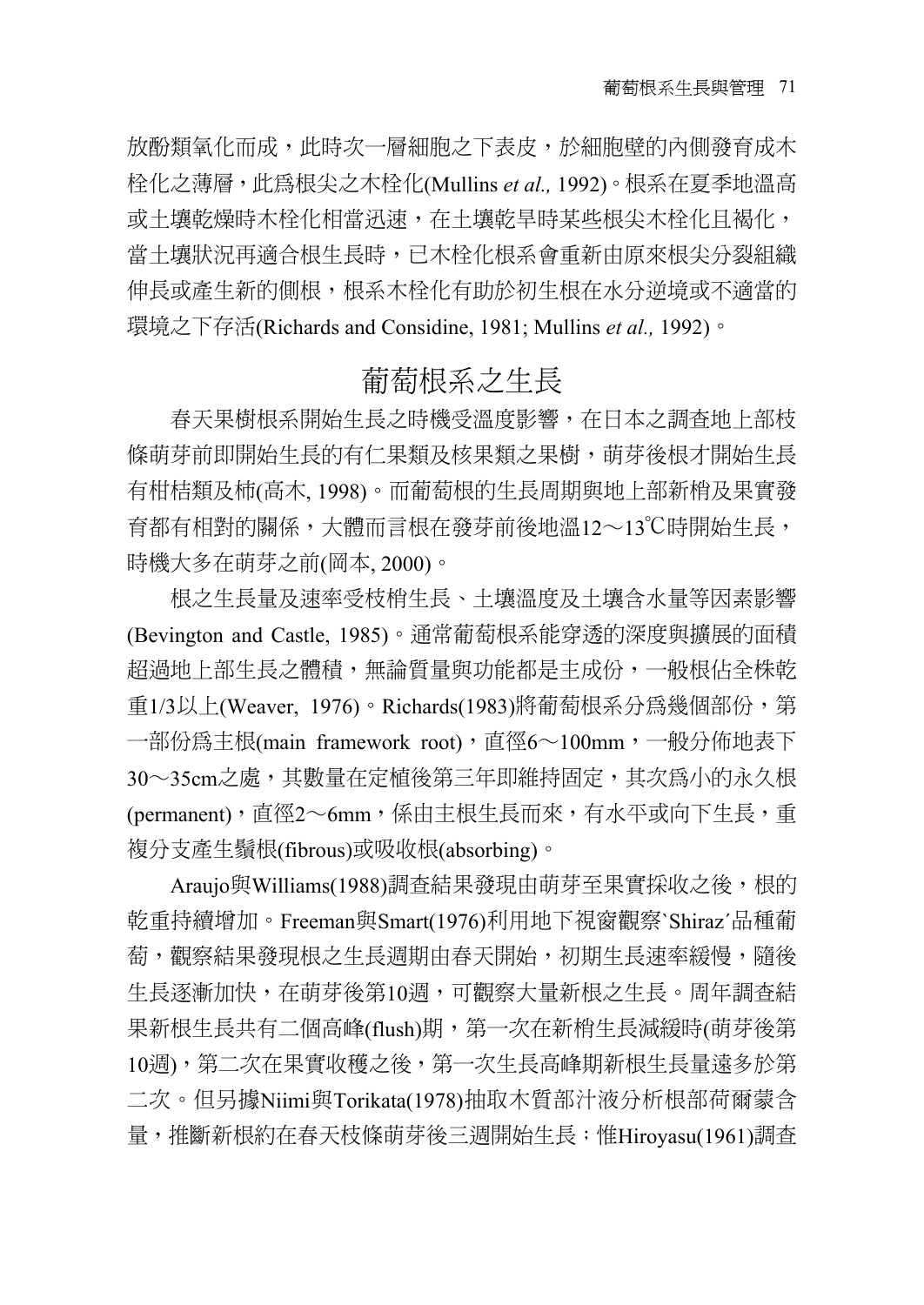`黑后´葡萄根生長結果指出,葡萄新根生長發生在4月下旬,而在6月下旬 生長量達最高峰,另一生長高峰出現在10月下旬,而在12月上旬至4月中 旬間停止生長。Van zyl(1984)調查`Colombar´葡萄新根形成最多的時期是 在開花期及採收後的時期,而在萌芽之前及夏季高溫期新根形成較少, 並且在土壤乾旱的情況下,新根的形成較少。由此可知,溫帶地區一年 一收葡萄新根生長高峰發生在新梢生長變緩至果粒快速生長之前,而第 二次生長發生在果實收穫之後,第二次新根生長量較第一次少很多。

張(2001)利用根箱觀察一年二收栽培模式巨峰葡萄根系之生長,由結 果瞭解巨峰葡萄之新根在地上部萌芽之前即開始生長,而根的生長在一 年二收栽培模式下呈二個生長高峰,第一次生長高峰在第一收地上部硬 核期新梢生長停止後,此生長高峰可持續到著色期及成熟期,而在第二 收修剪後新根的生長立即停頓。第二收萌芽,開花期及著果期之間,新 根的發生都很少,在硬核期再呈現另一次高峰,但第二收根的生長高峰 顯然較第一收低,並隨著第二收果實的成熟,新根的生長逐漸減少,在 果實採收之後,根生長近乎呈現停止之狀態。

#### 栽培管理對根系生長之影響

栽培管理可改變根的生長與根系分佈的範圍,Richards(1983)認為葡 萄是以生產果實而非僅促使枝葉生長為目的,因此如何維持地上部與地 下部之平衡極為重要。地上部與地下部乾重比通稱T/R比,為根與地上部 協調之指標(Richards and Rowe, 1977)。許多文獻討論改變地上部或地下 部的大小對彼此之影響,Candolfi-Vasconcelos等人(1994)試驗在葡萄硬核 期及成熟期除葉會減少根生長;Archer與Strauss(1985)調查植株在密植的 狀況單位體積的土壤之中根的密度增加;而據Buttrose(1966)研究指出, 地上部除葉影響根之乾重,在葉面積減少的狀況下根之乾重亦會降低, McArtnhy與Ferree(1999)調查發現減少葡萄78%之根系會減少枝梢的伸 長及葉面積,枝條長度減少45%。此外果樹遭斷根後,水分吸收能力降 低,而中耕的頻度及深度亦影響葡萄根系的分佈,但中耕可使根系有更 新的效果,對植株生長具有助益(Richards, 1983)。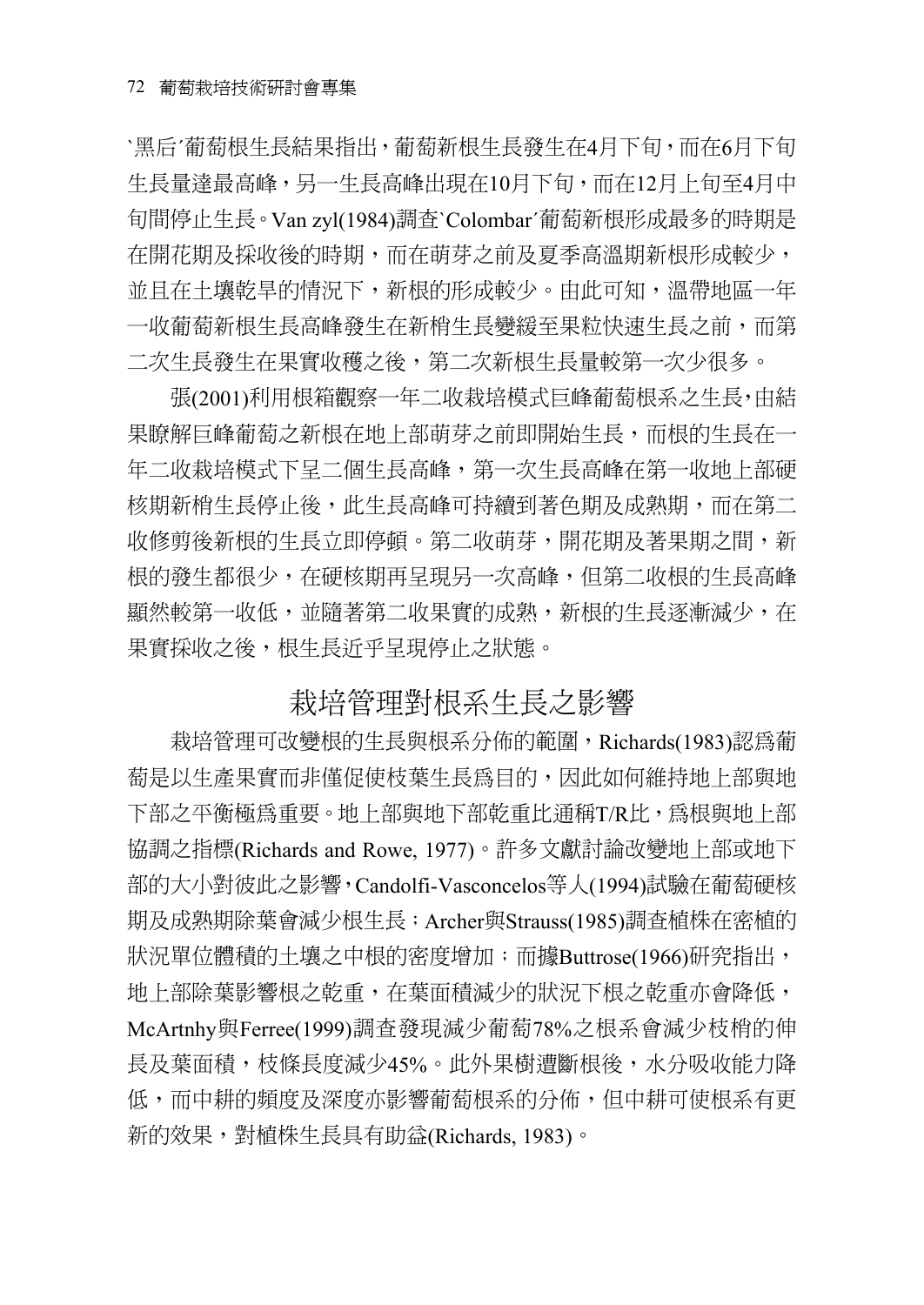一般果樹根系分佈很廣,單株根系水平範圍可達100m²,垂直深度亦 可達9m,而影響根群分佈的原因可分為遺傳、環境及栽培管理等項 (Atkinson, 1980)。葡萄根系與其他果樹相同,亦受上述因素影響,在石 灰岩的土壤,曾觀察到葡萄根系可穿透土層深達12m之深(Lavee, 2000)。 不同品種葡萄的根進入土壤之角度影響其根系之分佈,如*V. rupestris*之主 根與垂直軸形成狹角故根系深入土層,而*V. riparia*品種根與垂直軸成廣 角,因此其根系之分佈較淺(Richards, 1983),此外相同品種的根系性狀 還受砧穗組合之影響(Morano and Kliewer, 1994), 而灌漑情形亦會影響根 系分佈,乾旱缺水的狀況根系可達到140cm之深,而在表層20cm土層間 幾乎沒有根存在,但若有滴灌設施下,則有70%根系分佈在0∼50cm的土 層,而另30%介於50∼90cm之間(Sawaf *et al.*, 1985)。

張(2001)比較台灣氣候環境之下一年一收與一年二收植株之根系,最 大的區別在於一年二收栽培模式在二收修剪後萌芽時停止新根之生長, 一年一收栽培模式之植株因沒有第二收萌芽及開花之過程,因此沒有新 根生長停頓之現象,而進行第二收催芽處理之植株則在萌芽至開花期新 根生長減少,但在硬核期之後催芽處理之植株新根面積逐漸增加,所以 著色期之後到落葉期的調查結果,新根的面積都較一年一收栽培模式之 植株高。

定植時操作亦對葡萄根之生長亦產生影響,` Muscandine´品種葡萄 定植時植穴形狀及大小影響植株的成活率,在較大的植穴,根的乾重以 及生長的總長度較佳(Olien, 1993),施用抑制劑PP-333則會減少根之生 長,增加皮層細胞數並改變根形態(Wample *et al*., 1987)。Kirchhof等人 (1991)調查發現土壤酸度由pH4.3提高至5.0,單位體積土壤內根的密度增 加10倍。Hassan等人(1984)以12年生的` Thompson Seedless´品種葡萄為試 驗,在施用氮肥量增加至80gN/株之後距離主幹30㎝處的根數增加,但在 距離主幹90cm處根密度則不受影響。

### 根系的管理

妥善的根系之管理,首先必須要能夠提供根系生長良好的環境,包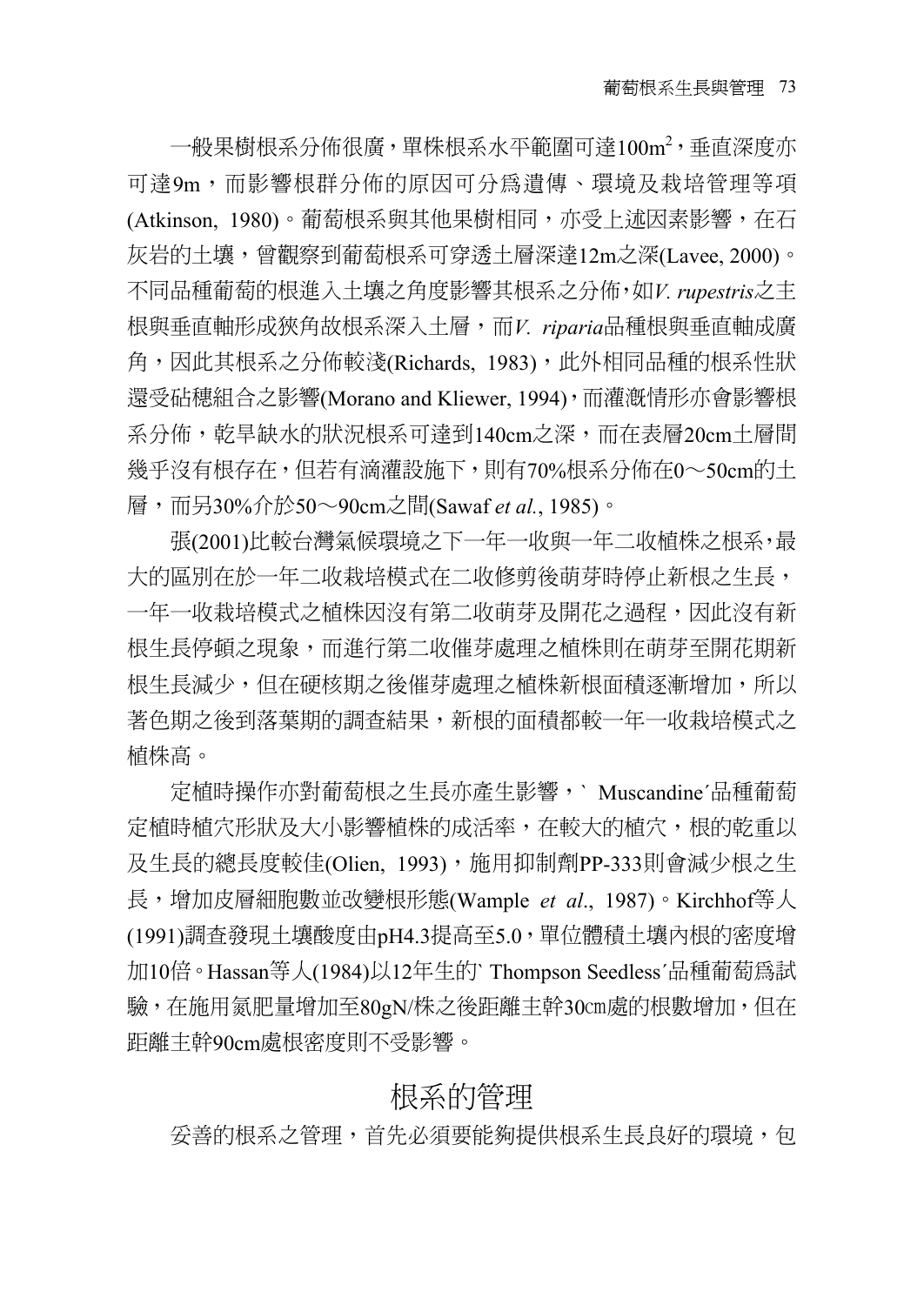括土壤良好的物理性及適當的化學性,可促進根系生長良好;控制適當 的結果量,可維持地上部及地下部之平衡;並且要適度的中耕,以促進 根系的更新。

一、提供根系良好之生長環境

根系是物體最主要的養分吸收器官,有 95%以上之養分是經由根系 吸收。因此提供根系良好之生長環境有助於養分及水分之吸收,對於果 實的品質之提昇相當重要。良好根系生長環境首先是土壤中養分含量, 土壤養分含量不足固然會影響根的生長,但養分過多與不均衡亦會抑制 根系之生長,例如強酸性土壤溶出過多之鋁等金屬元素,抑制根部的生 長。目前果園之狀態大部份是養分過剩或因施肥造成土壤酸化,而影響 根部之生長。良好的根系生長環境其次為土壤之通氣性,在排水不良的 土壤氧氣含量不足,影響根部呼吸作用之進行,耐水性較弱之果樹土壤 中氧氣含量要高,而耐水性較強之植株則相反。在地下水位高之果園, 為避免果園積水,妥善排水設施相當有必要。當然在好的根系生長環境, 土壤硬度過高會抑制根系之伸展,使根系分佈的範圍較狹小,有些硬土 果園會因根系生長不良,造成營養元素之缺乏。

二、控制適當結果量

控制結果量一般以提昇品質為出發點,黃與楊(1983)利用疏果調節巨 峰葡萄之果粒數爲 25〜35 個,顯著提高糖度,降低酸度,並對著色有促 進效果,且促進果粒著色前之生長。植株有果實存在會影響根之生長, 高木(1998)提出大多數果樹由春天到秋天之間生育期根與新梢相互交替 生長,而著果量多時新根的數量減少,Head(1969 a; b)調查有果實負荷時 影響蘋果白色幼根之生長,生產果實之植株由 7 月開始白色幼根長度減 少。Atkinson(1980)觀察結果量對根生長之影響變化很大,蘋果著生果實 植株根系僅有一個生長高峰,而在營養生長之植株則有二個生長高峰。 葡萄方面,由 Buttrose(1966)研究指出高產量會使根部根貯藏物含量減少 ,張(2001)於巨峰葡萄夏果與冬果成熟期比較果實產量與新根生長量,彼 此之間具有負相關存在,亦即當產量高時,新根生長量下降,可能會影 響後續養分吸收與地上部植株之生長,因此一般的研究皆認為當植株生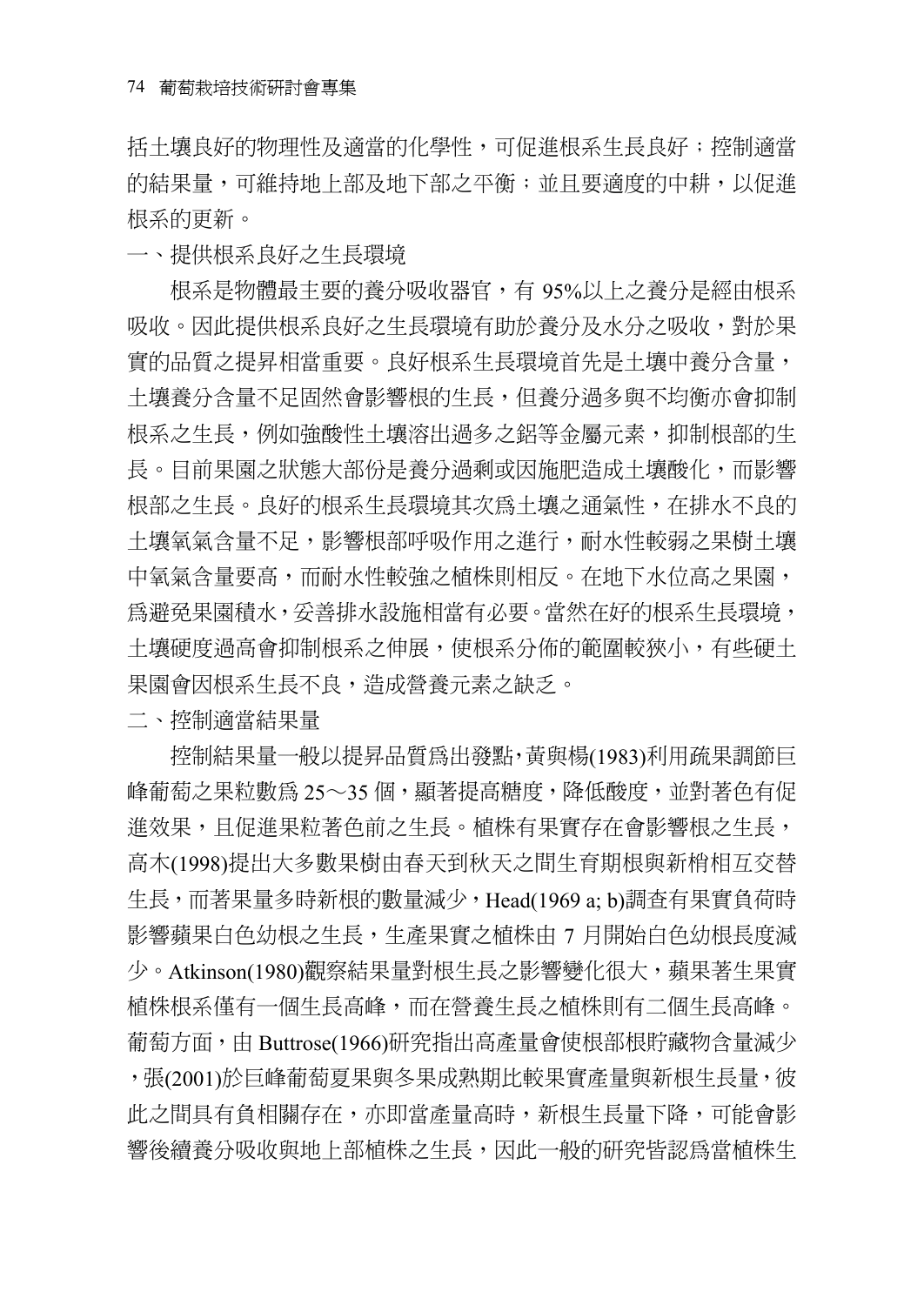產果實將減少根之生長。

由於地上部與地下部生長必須能達到功能上之平衡,在整個植株因 auxin 由莖頂運移至根刺激根的生長,並由於根的生長增加,亦會增加養 分及水分之吸收,刺激地上部之生長(Rom, 1996)。此外,植株營養狀態 影響根之生長,根系與新梢生長的形態相當一致,生長旺盛之植株根系 發達顏色鮮明,相反的在樹勢衰弱之植株根較細、分叉較少、壽命較短, 枝條徒長之植株根系支根較少,也比較少彎曲,類似枝條徒長的狀態 (岡 本, 2000)。

三、適度的中耕

一般葡萄果園中耕之目的主要是防除雜草覆蓋肥料,構築灌漑溝 渠,防治害蟲,促進水分吸收等(Winkler *et al*., 1974)。此外中耕也是控 制葡萄生長勢的重要手段,在衰弱的多年生植株,營養生長較弱,利用 中耕可以回復樹勢,中耕時表層根系切斷,可以促進新根的發生(恆屋, 1971),如果進行深耕,可以促進根系分佈之深度,同時增加根系密度, 增加養分吸收之能力。而且深耕之下,配合施用有機肥,改變土壤之硬 度,使植株細根量增加,樹勢得以恢復。

#### 結 語

台灣葡萄栽培技術極為進步,藉產期調節技術能夠生產一年多收, 但仍然面臨許多植株生育及生理之問題。目前栽培技術大部份針對地上 部,對於地下部根系生理機制與地上部間生育之互動關係缺乏相關之研 究,今後可加強相關方面之研究與探討。

#### 參考文獻

- 林嘉興。1986。葡萄栽培及產期調節技術。台灣省政府農林編印。農民 淺說 362A-園藝 78。
- 林嘉興、張林仁、蔡宜峰。1990。葡萄之土壤及其肥培管理。果樹營養 與果園土壤管理研討會專集:215-231。台中區農業改良場特刊 20 號。

張致盛。2000。巨峰葡萄植株生長與樹體活力之關係。國立中興大學園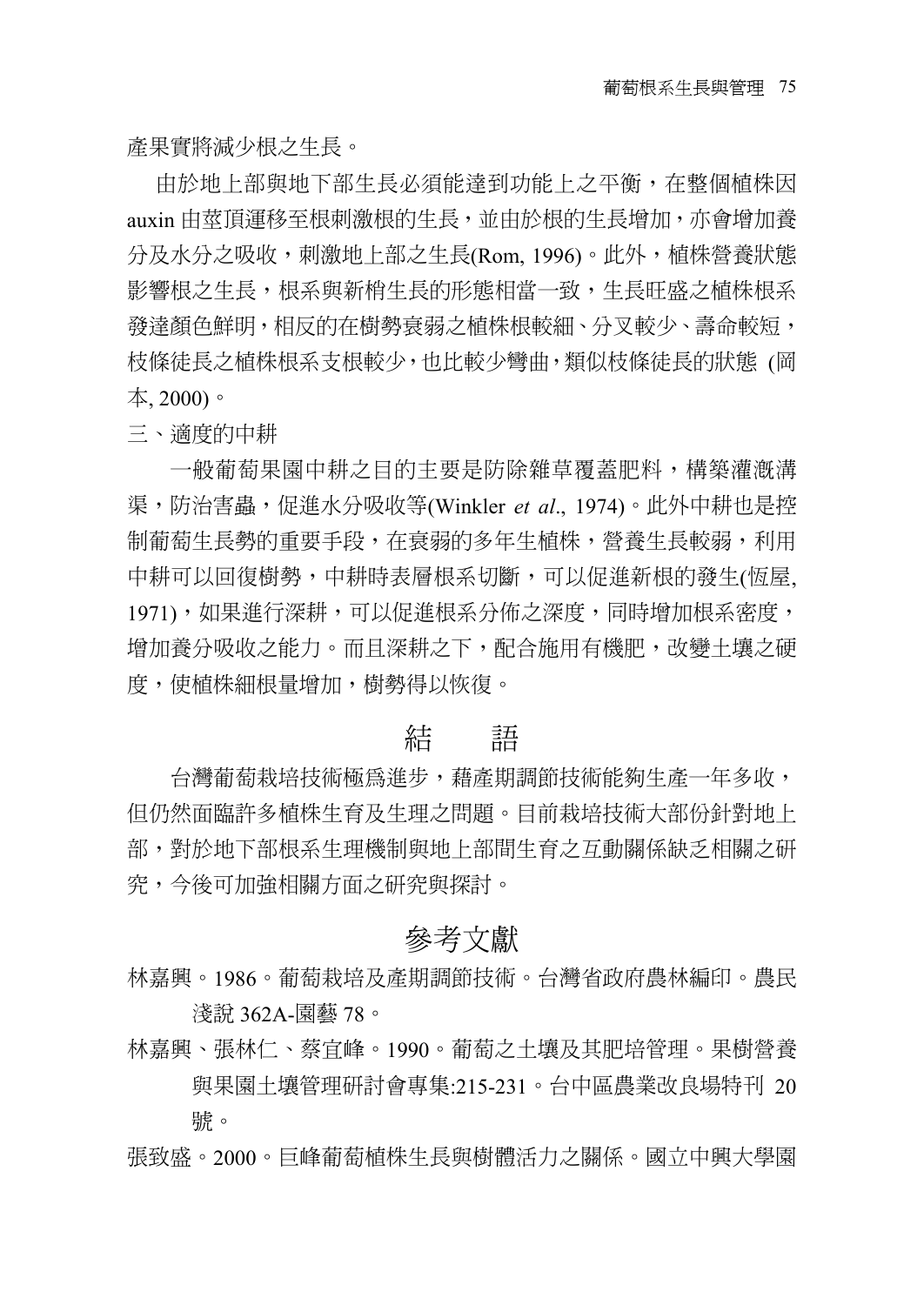藝學系博士論文。

- 黃子彬、楊耀祥。1983。疏果對巨峰葡萄果實品質之影響。興大園藝 9:41-48。
- 岡本五郎。2000。根之形熊及生長周期。In:ブドウ。果樹園藝大百科 3. 農文協出版。東京市。
- 高木敏彥。1998。果樹。In:根の事典p.197-199。根の事典編輯委員會編 。朝倉書店。東京市。
- 恆屋棟介。1971。巨峰ブドウ栽培の新技術。博友社。東京。
- Araujo, F. J. and L. E. Williams. 1988. Dry matter and nitrogen partitioning and root growth of young field-grown Thompson Seedless grapevines. Vitis 27:21-32.
- Archer, E. and H. C. Strauss. 1985. Effect of plant on root distribution of three-year-old grafted 99 Richter grapevines. S. Afr. J. Enol. Vitic.  $6(2):25-30.$
- Atkinson, D. 1980. The distribution and effectiveness of the roots of tree crops. Hort. Rev. 2:424-490.
- Bevington, K. B and W. S. Castle. 1985. Annual root growth pattern of young citrus trees in relation to shoot growth, soil temperature, and soil water content. J. Amer. Soc. Hort. Sci. 110(6):840-845.
- Buttrose, M. S. 1966. The effect of reducing leaf area on the growth of roots, stems and berries of Gordo grapevines. Vitis 5:455-464.
- Candolfi-Vasconcelos, M. C., M. P. Candolfi, and W. Koblet. 1994. Retranslocation of carbon reserves from the woody storage tissues into the fruit as a response to defoliation stress during the ripening period in *Vitis vinifera* L. Planta 192:567-573.
- Freeman, B. M. and R. E. Smart. 1976. A root observation laboratory for studies with grapevines. Am. J. Enol. Vitic. 27(1):36-39.
- Hassan, M. M., A. A. Abdel-Kawj, and A. Rifay. 1984. Effects of nitrogen fertilization on growth, yield and root distribution of grapevines. Egypt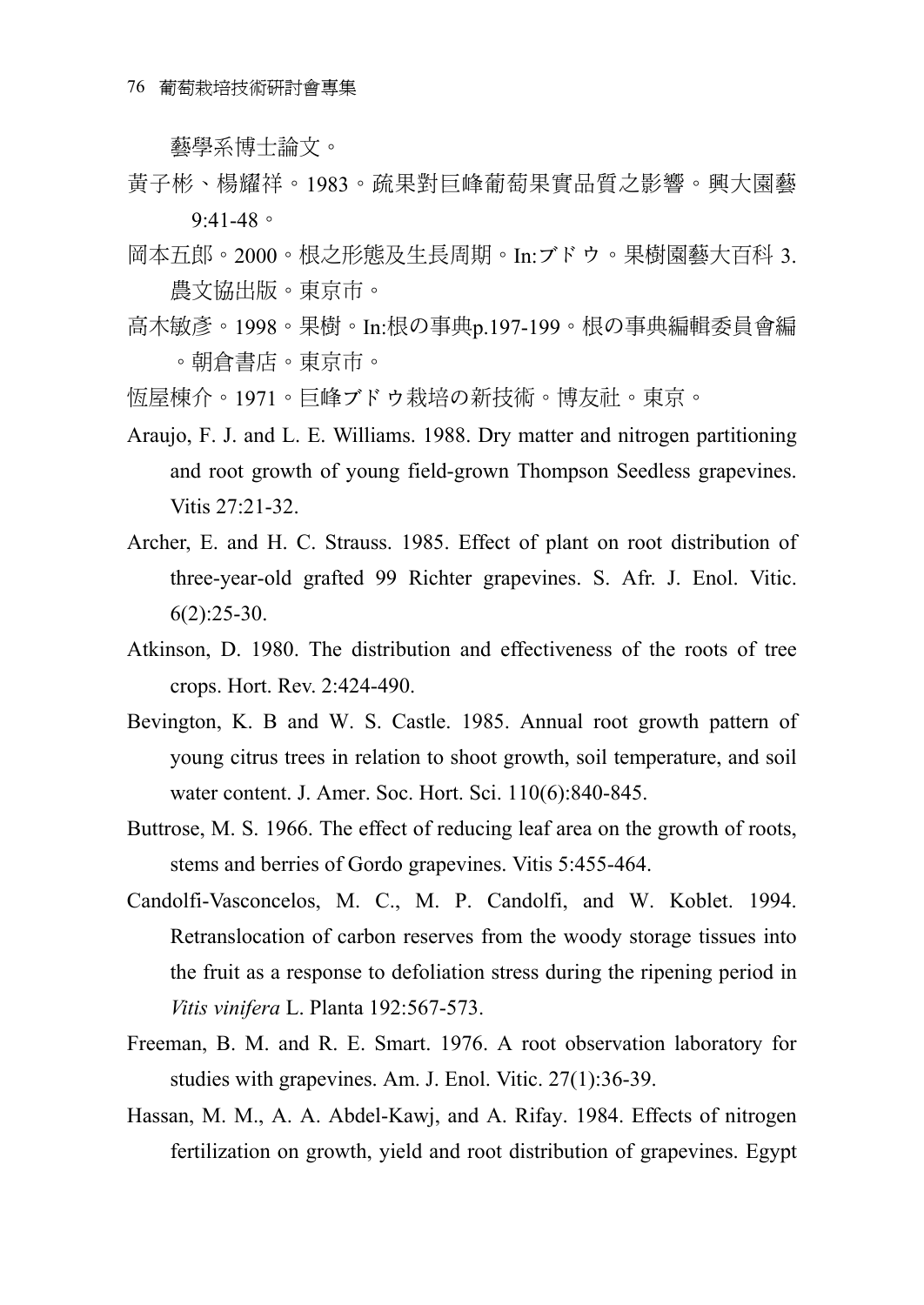J. Hort. 11(2):209-213.

- Head, G. C. 1969a. The effects of fruiting and defoliation on seasonal trends in new root production on apple trees. J. Hort. Sci. 44:175-181.
- Head, G. C. 1969b. The effects of mineral fertilizer on seasonal changes in the amount of white root on apple trees in grass. J. Hort. Sci. 44: 183-187.
- Hiroyasu, T. 1961. Nutritional and physiological studies on the grapevine. J. Japan. Soc. Hort. Sci. 30:111-116.
- Kirchhof, G., J. Blackwell, and R. E. Smart. 1991. Growth of vineyard roots into segmentally ameliorated acidic subsoils. In: Plant-Soil Interactions at low pH. R. J. Wright et al., (Eds) p:447-452.
- Lavee, S. 2000. Grapevine(*Vitis vinifera*) growth and performance in warm climates. In: Temperature Fruit Crops in Warm Climates. A. Erez, (eds.), p.343-366. Kluwer Academic Publishers, Netherlands.
- McArtney, S. J. and D. C. Ferree. 1999. Root and cane pruning affect vegetative development, fruiting, and dry-matter accumulation of grapevines. HortScience 34(4):617-621.
- Morano, L. and W. M. Kliewer. 1994. Root distribution of three grapevine rootstocks grafted to Cabernet Sauvignon grown on a very gravelly clay loam soil in Oakville, California. Amer. J. Enol. Vitic. 45(3):345-349.
- Mullins, M. G., A. Bouquct, and L. E. Williams. 1992. Biology of the gapevines. Cambridge University Press, Cambridge.
- Niimi, Y. and H. Torikata. 1978. Changes in endogenous plant hormones in the xylem sap of grapevines during development. J. Japan. Soc. Hort. Sci. 47(2):181-187.
- Olien, W. C., C. P. Hegwood Jr., and J. M. Spiers. 1993. Planting methods affect early growth and root distribution of Muscadine vines. HortScience 28 (11):1089-1091.
- Pareek, O. P., A. Chandra, and A. K. Godara. 1993. Root systems in fruit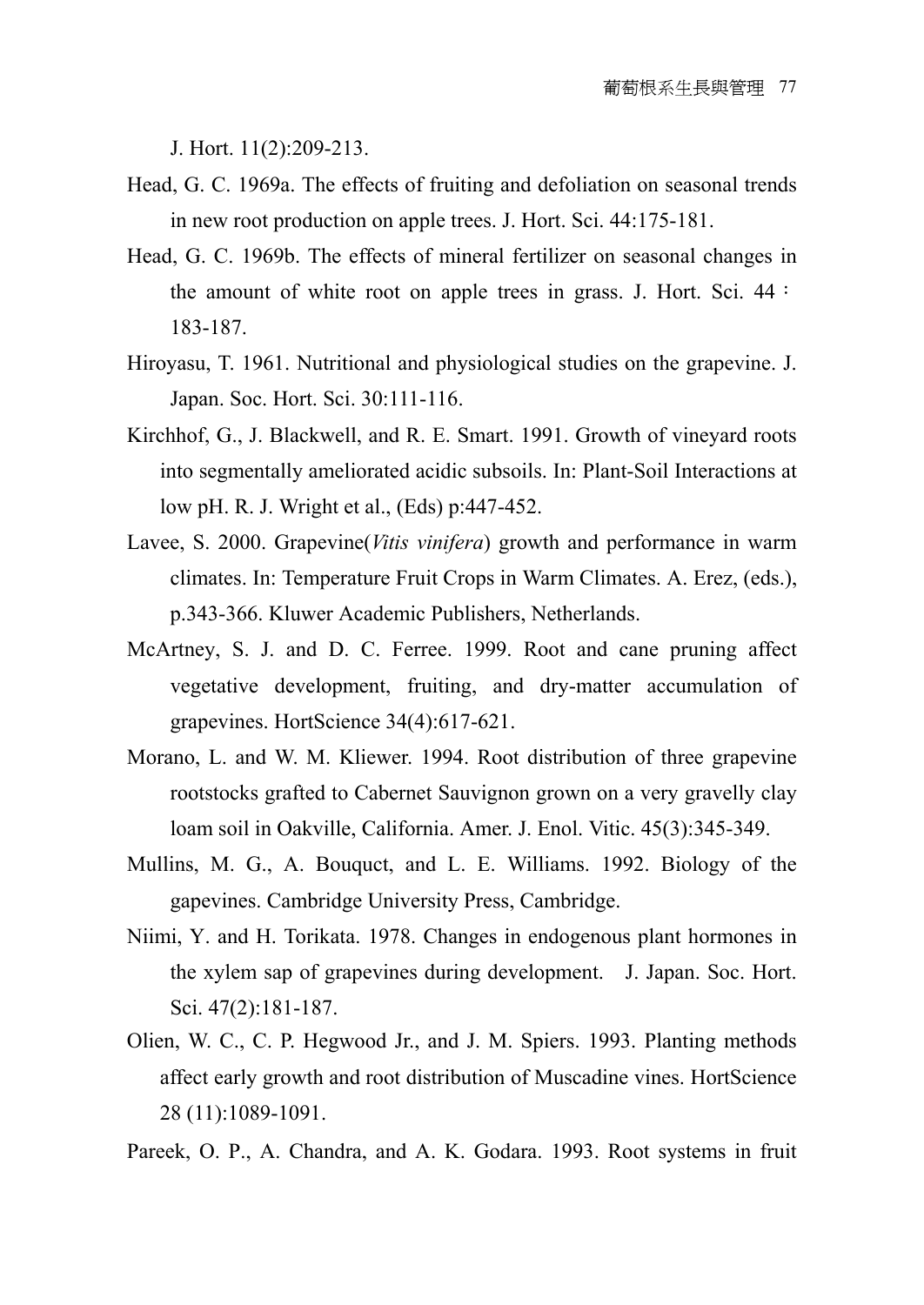crops. In: Advance in Horticulture Vol. 2-Fruit Crops: Part 2. K. L. Chadha and O. P. Pareek. (eds.) p.:1031-1053. Malhostra Publishing House, New Delhi.

- Richards, D. 1983. The grape root system. Hort. Rev. 5:127-168.
- Richards, D. 1986. Tree growth and productivity-the role of roots. Acta Hort. 175:26-36.
- Richards, D. and R. N. Rowe. 1977. Root-shoot interactions in peach: The function of the root. Ann. Bot. 41:1211-1216.
- Richards, D. and J. A. Considine. 1981. Suberization and browning of grapevine roots. In: Structure and function of plant roots. R. Brouwer, et al., (eds.), p.111-115.
- Rom, C. R. 1996. Coordination of root and shoot growth: roots and rootstocks. In: Tree Fruit Physiology: Growth & Development. K, Maib (eds) p:53-68. Washington State Fruit Conmmission. Yakima.
- Sawaf, H. M., S. Senfaz, S. O. Adam, A. K. Azaga, and M. A. Ansari. 1985. Vine root distribution under irrigation and rainfall conditions with supplementary underground irrigation. Acta Hort. 158:187-195.
- Striegler, R. K. and G. S. Howell, 1991. The influence of rootstock on the cold hardiness of Seyval grapevines I. Primary and secondary effects on growth, canopy development, yield, fruit quality and cold hardiness. Vitis 30:1-10.
- Torrey, J. G. 1976. Root hormones and plant growth. Ann. Rev. Plant Physiol. 27:435-459.
- van Zyl, J. L. 1984. Response of colombar grapevines to irrigation as regards quality aspects and growth. S. Afr. J. Enol. Vitic. 5:19-28.
- Wample, R. L., B. Schnabel, and M. Ahmedullah. 1987. Leaf area and conductance, internode length. and root structure of five cultivars of *Vitis vinifera* treated with paclobutrazol. Amer. J. Enol. Vitic. 38(4):255-259.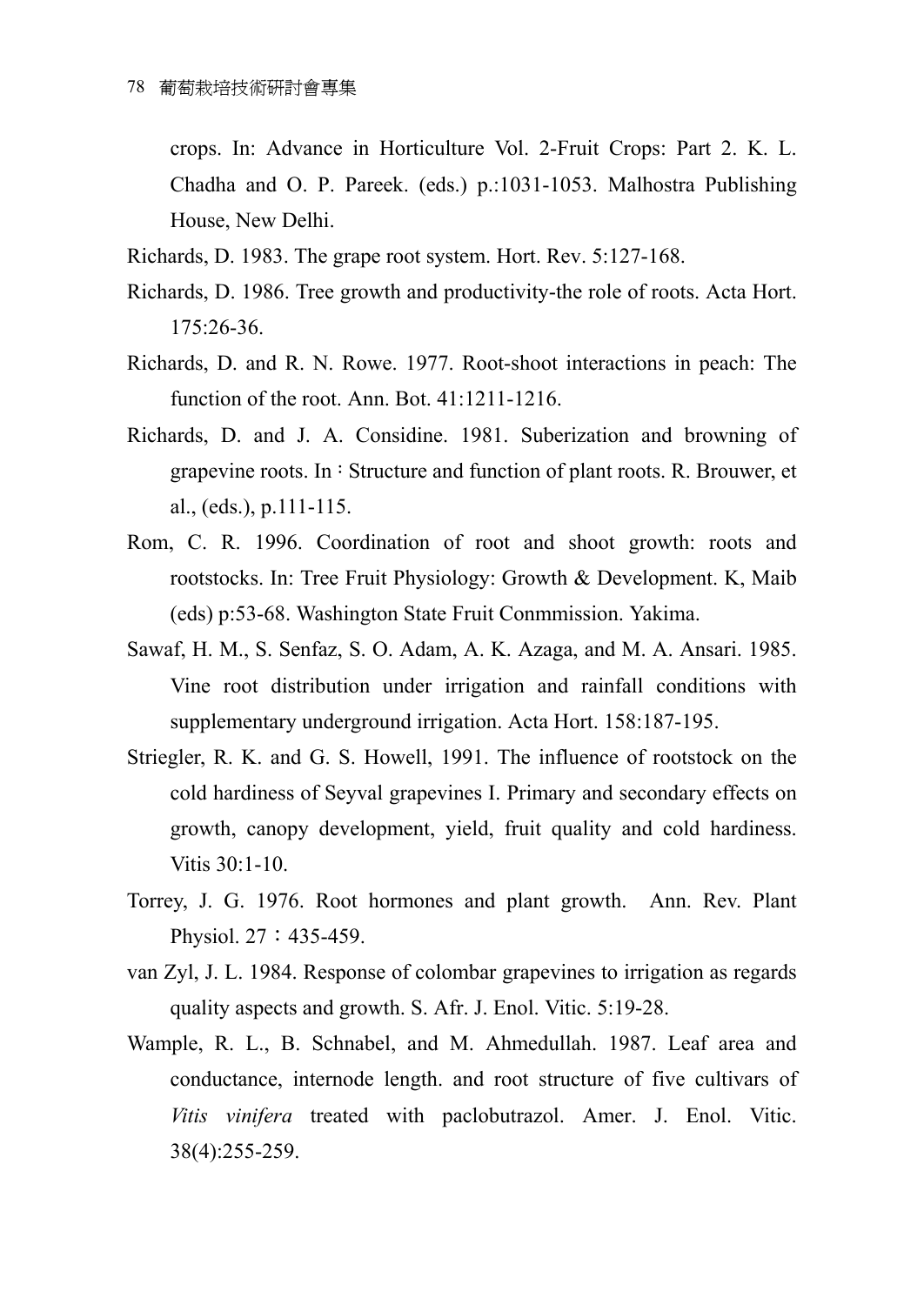Weaver, R. J. 1976. Grape growing. John Wiley & Sons, New Work.

Winkler, A. J., J. A. Cook, W. M. Kliewer, and L. A. Lider. 1974. General Viticulture. University of California Press, Berkeley.